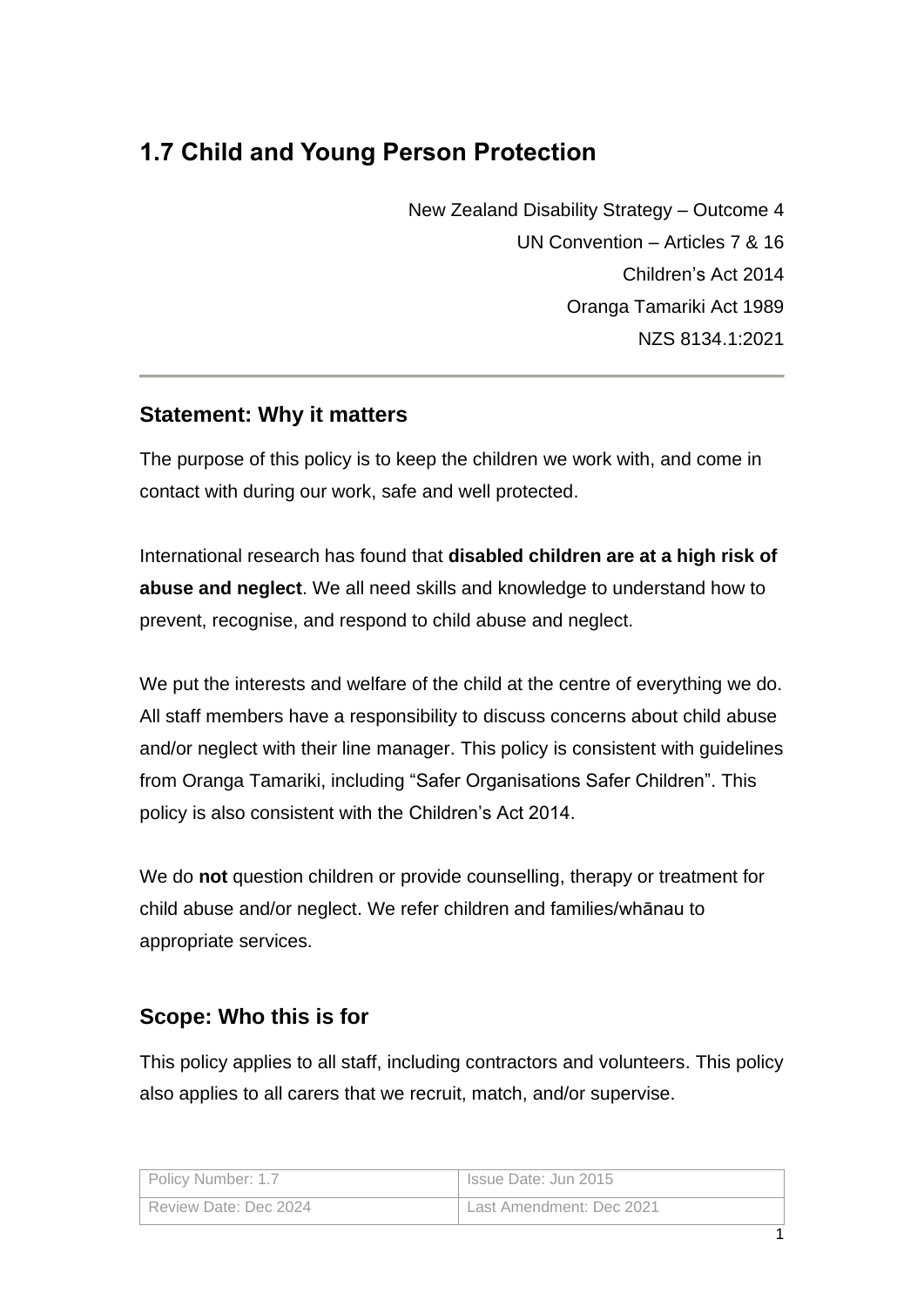#### **Our Designated Person for Child Protection:**

Bernette (Berne) Peters, as National Coordinator Intensive Family Services, is our "Designated Person for Child Protection". She is available to advise on care and protection issues. She can be contacted at [Bernette.Peters@ccsdisabilityaction.org.nz](mailto:Bernette.Peters@ccsdisabilityaction.org.nz) or 027 262 9615.

Your regional Child Protection Advisor is also available to advise. You can find their contact details in the [Branch Directory.](file://///NZCCS.CCS.ORG.NZ/Company/1National%20Documents/Branch%20Directory)

## **Policy principles**

- The rights, interests, welfare and safety of the child/tamariki are at the centre of everything we do.
- It is the child's right, regardless of their needs or abilities, to be at the centre of a circle of support and protected at all times.
- There is no excuse for the abuse and/or neglect of any child. Abuse is abuse regardless of whether a child is disabled or not.
- We recognise the rights of family/whānau to participate in decisions about their children.
- We support family/whānau to stay strong and resilient to enable them to engage and connect with their children.
- We support children and their family/whānau in culturally appropriate and safe ways.
- We provide an environment in which all of us are able and encouraged to recognise and report errors or mistakes. All staff should feel confident about challenging poor practice, or raising issues of concern, without fear of reprisal.
- We are committed to ensuring that all staff are aware of the signs of potential abuse and/or neglect and are able to take appropriate action

| Policy Number: 1.7    | Issue Date: Jun 2015     |
|-----------------------|--------------------------|
| Review Date: Dec 2024 | Last Amendment: Dec 2021 |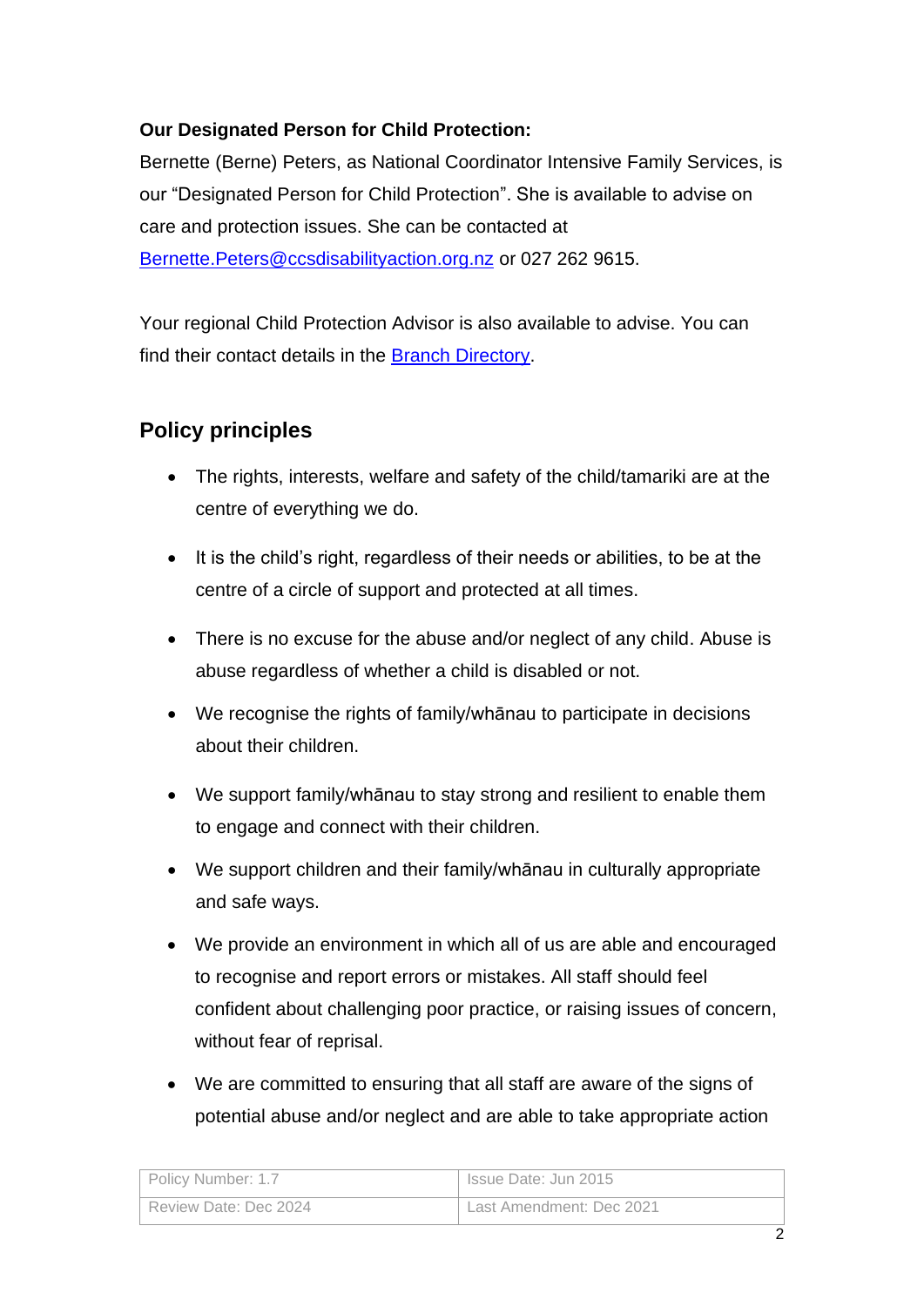in response. This includes being aware of their Child Protection Advisor and knowing when/how to contact them.

## **Definitions**

- **Child:** any child or young person aged under 18 years. Note in some cases a person in care of up to 25 years of age can be classed as a child/young person.
- **Child protection:** activities carried out to ensure that children are safe in cases where there is suspected abuse and/or neglect or children are at risk of abuse and/or neglect.
- **Child Protection Advisors:** experienced and skilled practitioners who will guide any of us concerned about child protection issues.
- **Children's worker:** a worker who has regular or overnight contact with a child or children. Regular contact means: at least once a week; or at least 4 days each month. Contact also includes phone or electronic communication. The contact must take place without a parent or guardian of the child, or of each child, being present. See our [HR](file://///NZCCS.CCS.ORG.NZ/Company/1National%20Documents/HR%20Policies%20Handbook/HR%20Policies.docx)  [Policies](file://///NZCCS.CCS.ORG.NZ/Company/1National%20Documents/HR%20Policies%20Handbook/HR%20Policies.docx) for more on this.
- **Core Children's worker:** a worker who, when working with a child or children, is:
	- o the only children's worker present; or
	- $\circ$  the children's worker who has primary responsibility for, or authority over, the child or children present.
- **Disclosure:** information given to a staff member by a child, parent/caregiver or a third party in relation to abuse or neglect.
- **Oranga Tamariki:** the agency responsible for investigating and responding to suspected abuse and/or neglect and for providing care and protection to children found to be in need.

| Policy Number: 1.7    | Issue Date: Jun 2015     |
|-----------------------|--------------------------|
| Review Date: Dec 2024 | Last Amendment: Dec 2021 |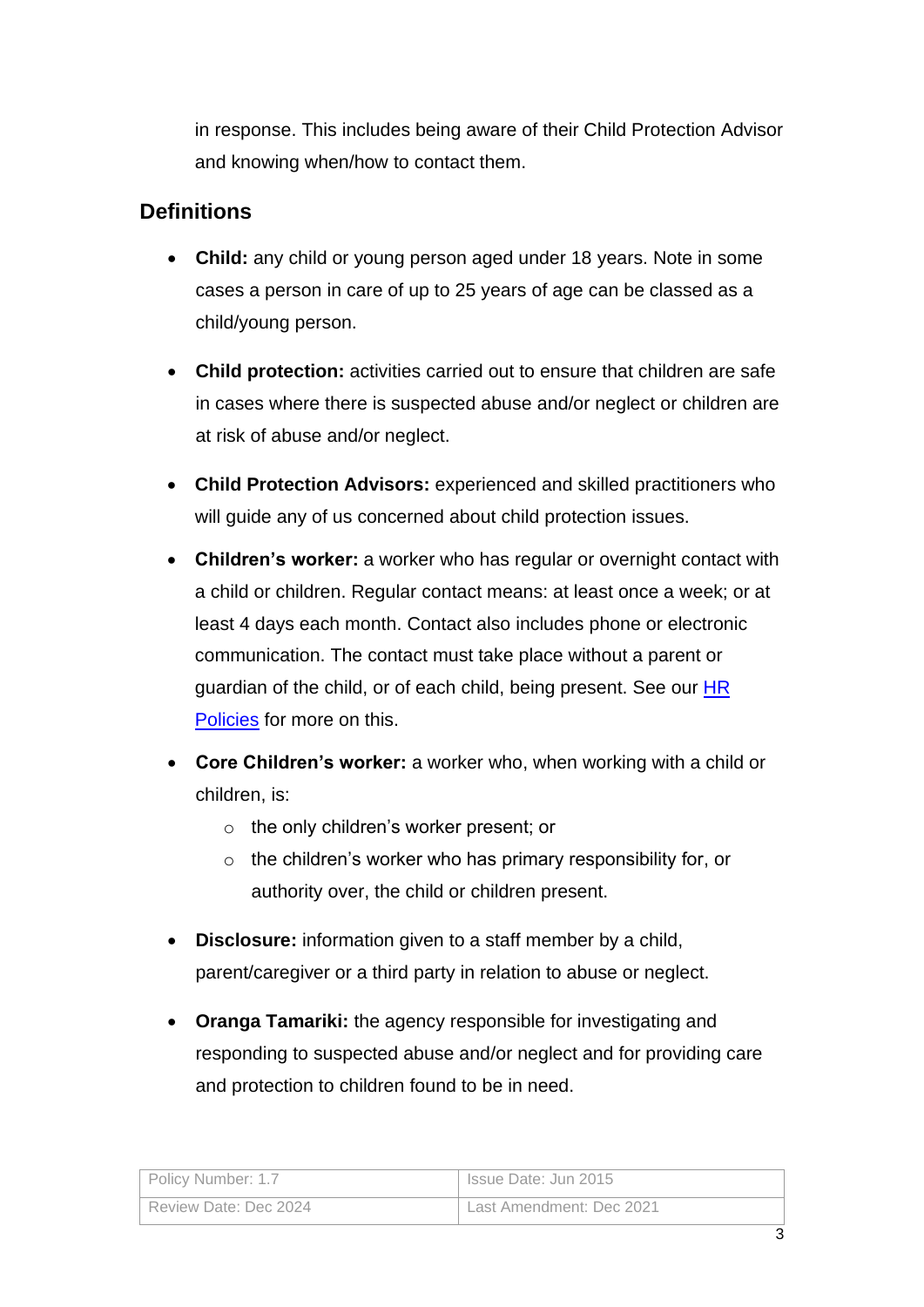- **New Zealand Police:** the agency responsible for responding to situations where a child is in immediate danger and for working with Oranga Tamariki in child protection work as well as investigating cases of abuse and/or neglect where an offence may have occurred.
- **Physical abuse:** any acts that may result in physical harm of a child or young person. It can be, but is not limited to: bruising, cutting, hitting, beating, biting, burning, causing abrasions, strangulation, suffocation, drowning, poisoning and deliberately induced illness.
- **Sexual abuse:** any acts that involve forcing or enticing a child to take part in sexual activities, whether or not the child is aware of what is happening. Sexual abuse can be, but is not limited to:
	- o **Contact abuse:** touching breasts, genital/anal fondling, masturbation, oral sex, penetrative or non-penetrative contact with the anus or genitals, encouraging the child to perform such acts on the perpetrator or another person, involvement of the child in activities for the purposes of pornography or prostitution
	- o **Non-contact abuse:** exhibitionism, voyeurism (gaining sexual pleasure from watching others when they are naked or engaged in sexual activity), exposure to pornographic or sexual imagery, inappropriate photography or depictions of sexual or suggestive behaviours or comments.
- **Emotional abuse:** any act that results in adverse or impaired psychological, social, intellectual and emotional functioning or development. This can include:
	- o **Patterns of isolation:** degradation, constant criticism or negative comparison to others. Isolating, corrupting, exploiting or terrorising a child can also be emotional abuse.

| Policy Number: 1.7    | Issue Date: Jun 2015     |
|-----------------------|--------------------------|
| Review Date: Dec 2024 | Last Amendment: Dec 2021 |

### o **Exposure to family/whānau or intimate partner violence**.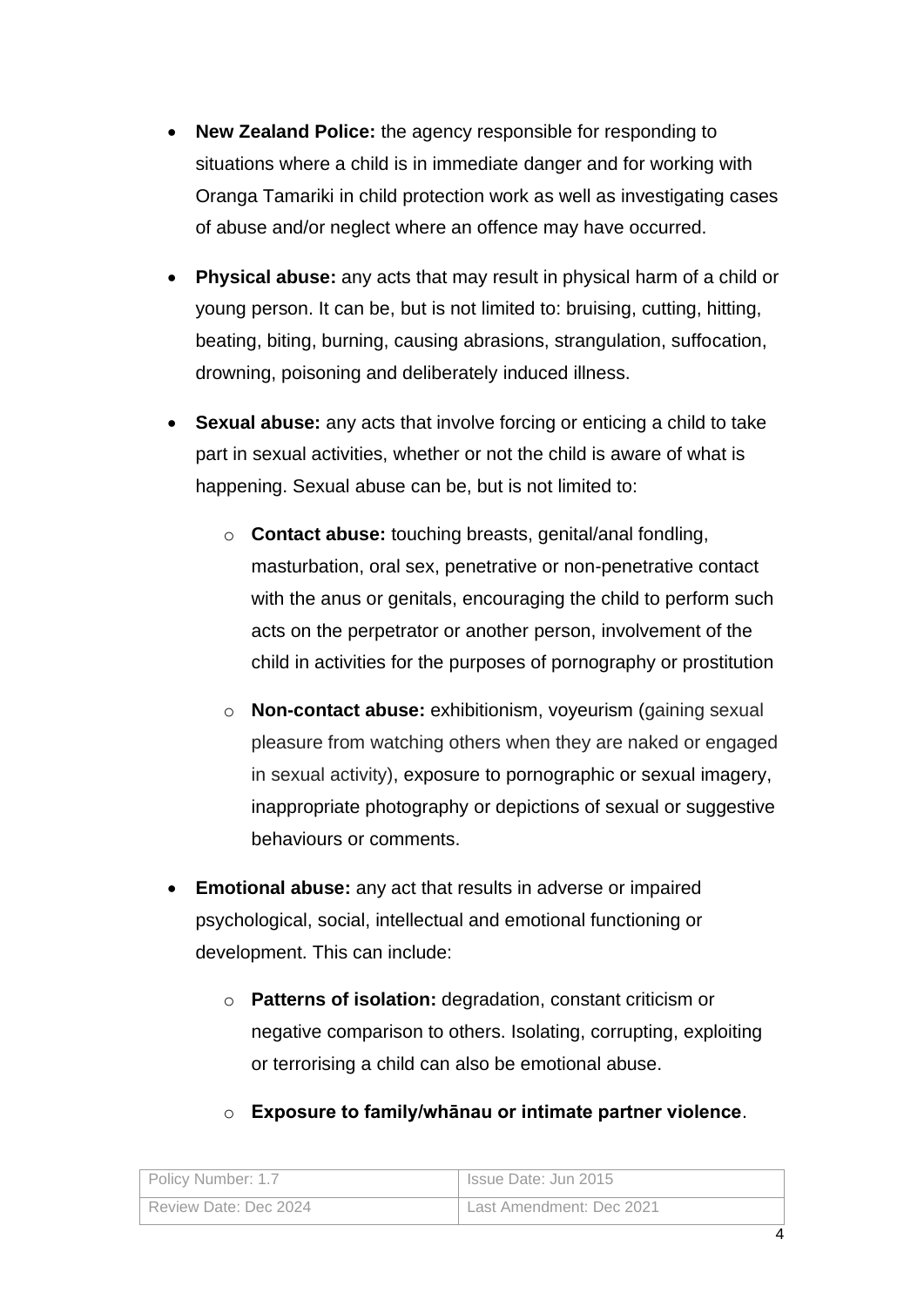- **Neglect:** the most common form of abuse and, although the effects may not be as obvious as physical abuse, it is just as serious. Neglect can be:
	- $\circ$  physical (not providing the necessities of life like a warm home, food and clothing)
	- o emotional (not providing comfort, attention and love)
	- o neglectful supervision (leaving children without someone safe looking after them)
	- o medical neglect (not taking care of the child's health needs)
	- o educational neglect (allowing chronic truancy, failure to enrol in education or inattention to education needs).

While there are different definitions and categories of abuse and neglect, the important thing is for staff to consider the overall wellbeing and the risk of harm to the child.

# **Actions and Responsibilities**

All staff, volunteers and contractors follow the requirements of this Child and Young Person Protection policy.

- Regions are required to nominate Child Protection Advisors. These Advisors are experienced and skilled practitioners who can be consulted alongside the Service Manager, and will guide any of us concerned about child protection issues.
- Child Protection Advisors will form a national network and regularly communicate with each other.
- Child Protection Advisors will complete the 5-day Child Protection Studies Programme from Child Matters. The network of Advisors will also identify ongoing skills training and development for themselves on an annual basis.

| Policy Number: 1.7    | Issue Date: Jun 2015     |
|-----------------------|--------------------------|
| Review Date: Dec 2024 | Last Amendment: Dec 2021 |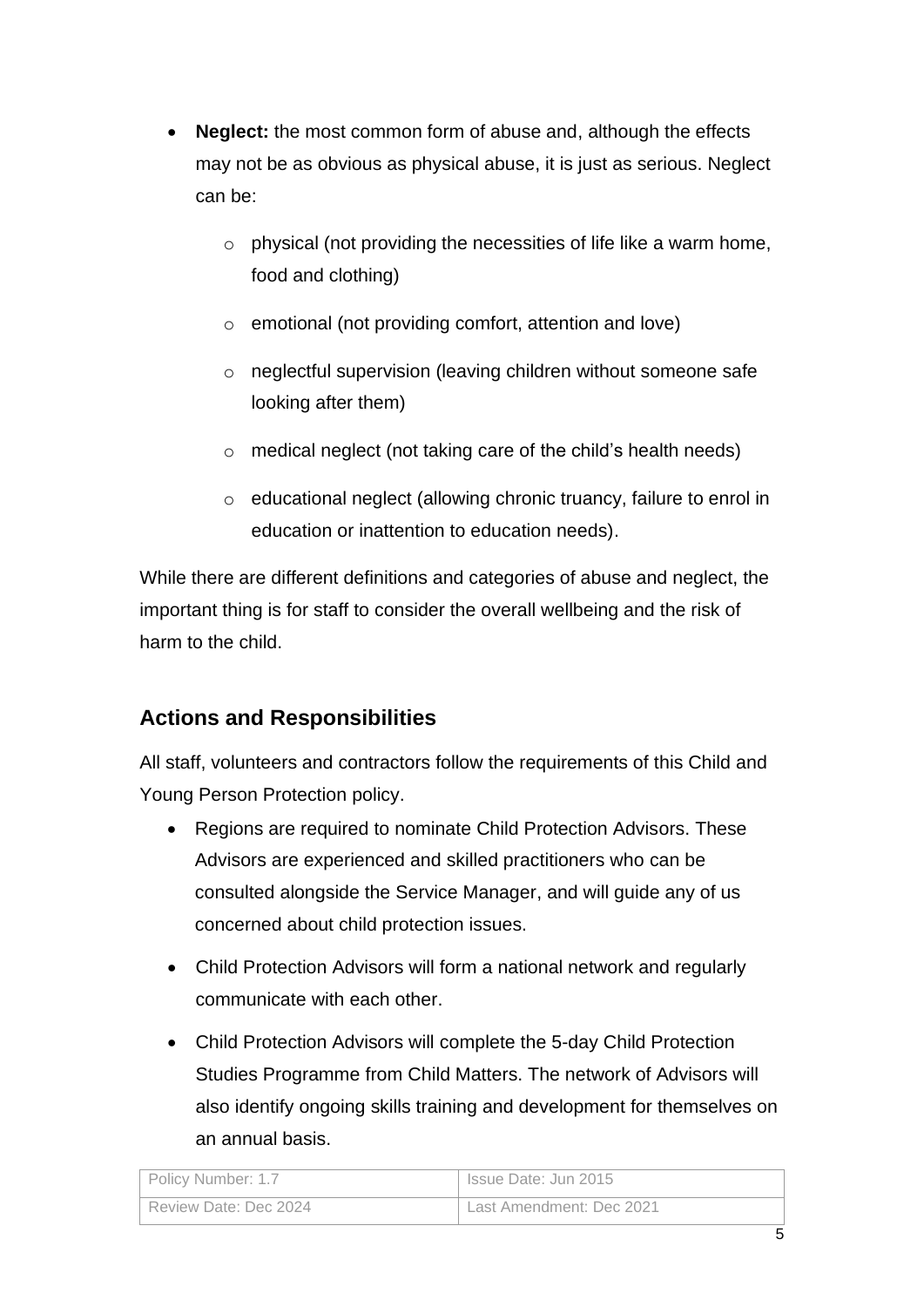- As part of their orientation, new staff will be advised of this Child and Young Person Protection policy. All staff must know and follow the procedures in this Child and Young Person Protection policy.
- The Designated Person for Child Protection will work with local teams to identify staff to attend the 5-day Child Protection Studies Programme from Child Matters. This may include staff who work in intensive family services and/or with Oranga Tamariki contracts.

#### **Identifying abuse and neglect**

Every situation is different, and it is important to consider all available information about the child and their environment. For example, behavioural concerns may be the result of life events, such as divorce, accidental injury or the arrival of a new sibling. It is important, however, to report any concerns to your line manager.

It is very important to note that disabled children have the same rights as other children, including the right to be free of abuse and/or neglect. There is no excuse for the abuse and/or neglect of any child. Whether a child has an impairment/disability or not must not make any difference to whether you report suspected abuse and/or neglect.

It is normal to feel uncertain when you suspect abuse and/or neglect. However, the important thing is being able to recognise when you have a concern, especially if there is a pattern forming or several signs that make you concerned. It is a requirement that all staff report any concerns about children to their line manager. Note it is not our role to investigate suspected abuse and/or neglect. That is the role of Oranga Tamariki and/or the Police.

#### **Signs of potential abuse and/or neglect**

Below are just some of the possible signs of abuse and/or neglect.

| Policy Number: 1.7    | Issue Date: Jun 2015     |
|-----------------------|--------------------------|
| Review Date: Dec 2024 | Last Amendment: Dec 2021 |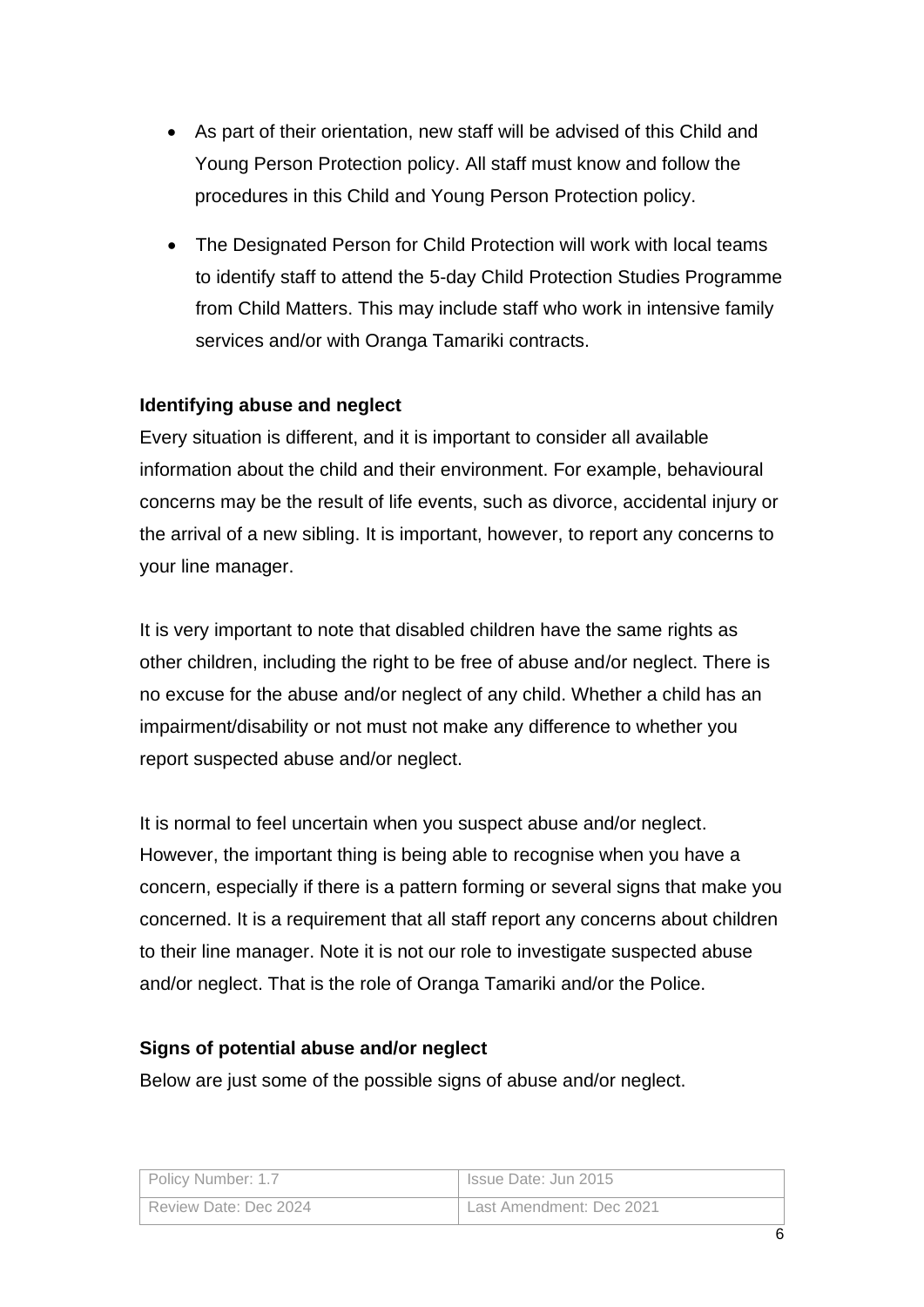- **Possible general sign of abuse:** the child talking about things that might indicate abuse (sometimes called an allegation or disclosure).
- **Possible signs of physical abuse:** unexplained bruises and welts (suspicious locations include: face, lips, mouth, eyes, torso, back, buttocks, backs of legs and genitalia); unexplained fractures, dislocations and burns.
	- o **Possible physical abuse behavioural indicators:** wary of adult contact, frightened of parents, reports injury by parents, negative feelings about themselves, vacant or frozen stare, apprehensive when other children cry, behaviour extremes, aggressive and withdrawn.
- **Possible physical signs of sexual abuse:** difficulty walking or sitting, genital injuries, bruising and/or bleeding, pregnancy, and sexually transmitted diseases.
	- o **Possible sexual abuse behavioural indicators:** bizarre, sophisticated or unusual sexual behaviour or knowledge, poor peer relationships, reports sexual assault, change in performance in school, self-harming and cruelty to animals.
- **Possible signs of emotional abuse:** failure to thrive, lags in physical development and hyperactive or disruptive behaviour.
	- o **Possible emotional abuse behavioural indicators:** sleep disorders, unusual fearfulness, developmental lags, antisocial and/or destructive behaviour, habit disorders (sucking, biting and rocking) and behavioural extremes (compliant, passive, aggressive, hypervigilant (constantly scanning the environment for threats), or demanding).

| Policy Number: 1.7    | Issue Date: Jun 2015     |
|-----------------------|--------------------------|
| Review Date: Dec 2024 | Last Amendment: Dec 2021 |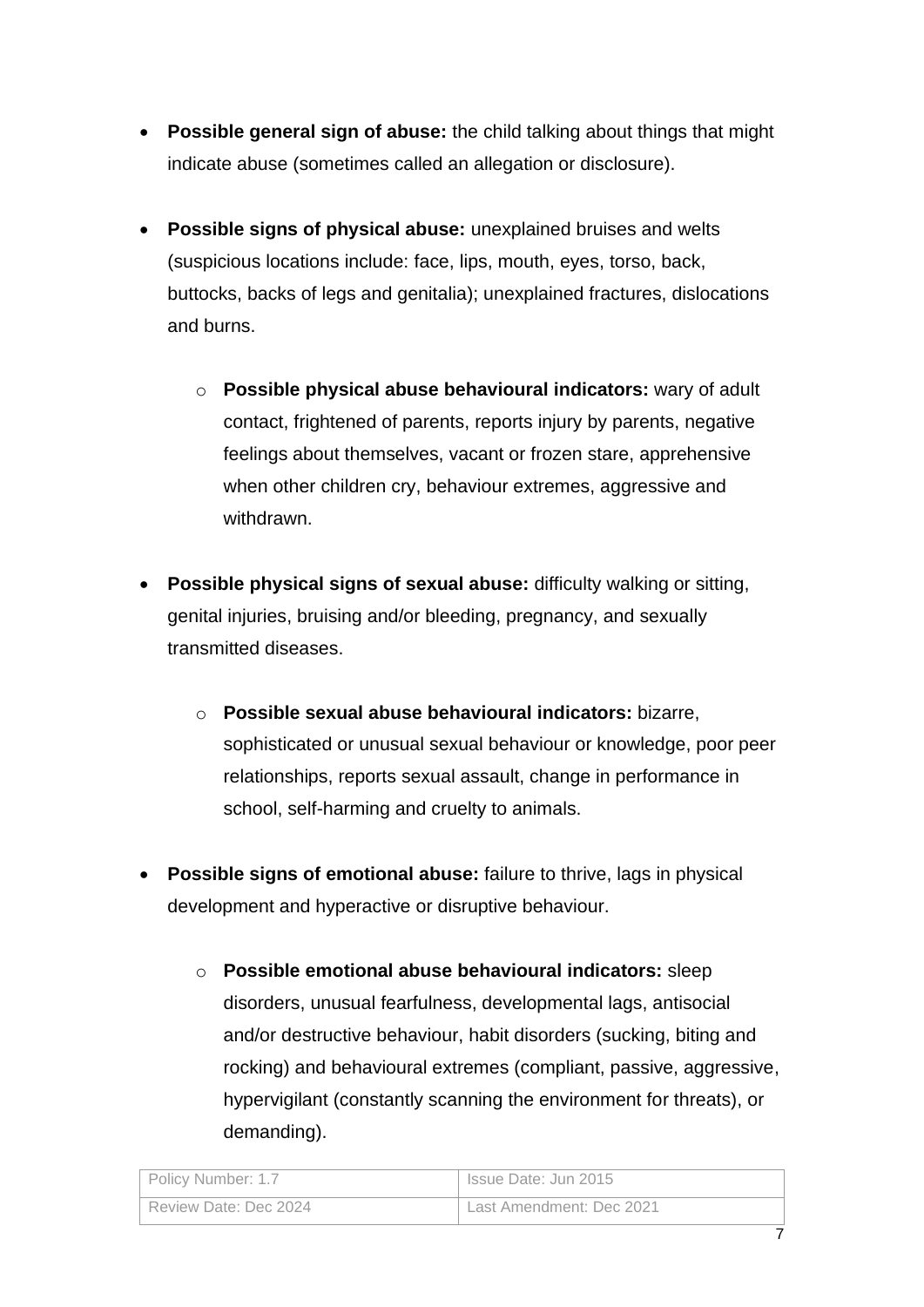- **Possible signs of neglect:** poor growth patterns, failure to thrive, abandonment, inappropriate clothing, consistent hunger and poor hygiene.
- **Possible signs of neglectful supervision:** left alone and no safe home to return to.
- **Possible signs of medical neglect:** persistent nappy rash, skin disorders and other untreated medical issues.
	- o **Possible neglect behavioural indicators:** begging and stealing food, rare attendance at school, constant fatigue, falling asleep in class, not attending medical appointments, and inappropriate seeking of affection.

For more information on identifying possible child abuse and/or neglect see: <https://www.orangatamariki.govt.nz/identify-abuse/>

You can also talk to your Child Protection Advisor or the Designated Person for Child Protection, Bernette (Berne) Peters, for more information about possible signs of abuse and/or neglect.

#### **Responding to possible abuse and/or neglect**

**If you believe a child is in immediate danger and you cannot contact your Child Protection Advisor, the Designated Person for Child Protection, your Service Manager, or your General Manager, call the Police.**

**If a child is currently being abused call the Police.**

If a child talks about possible abuse and/or neglect:

o Stay calm. Listen to the child. Try not to interrupt.

| Policy Number: 1.7    | Issue Date: Jun 2015     |
|-----------------------|--------------------------|
| Review Date: Dec 2024 | Last Amendment: Dec 2021 |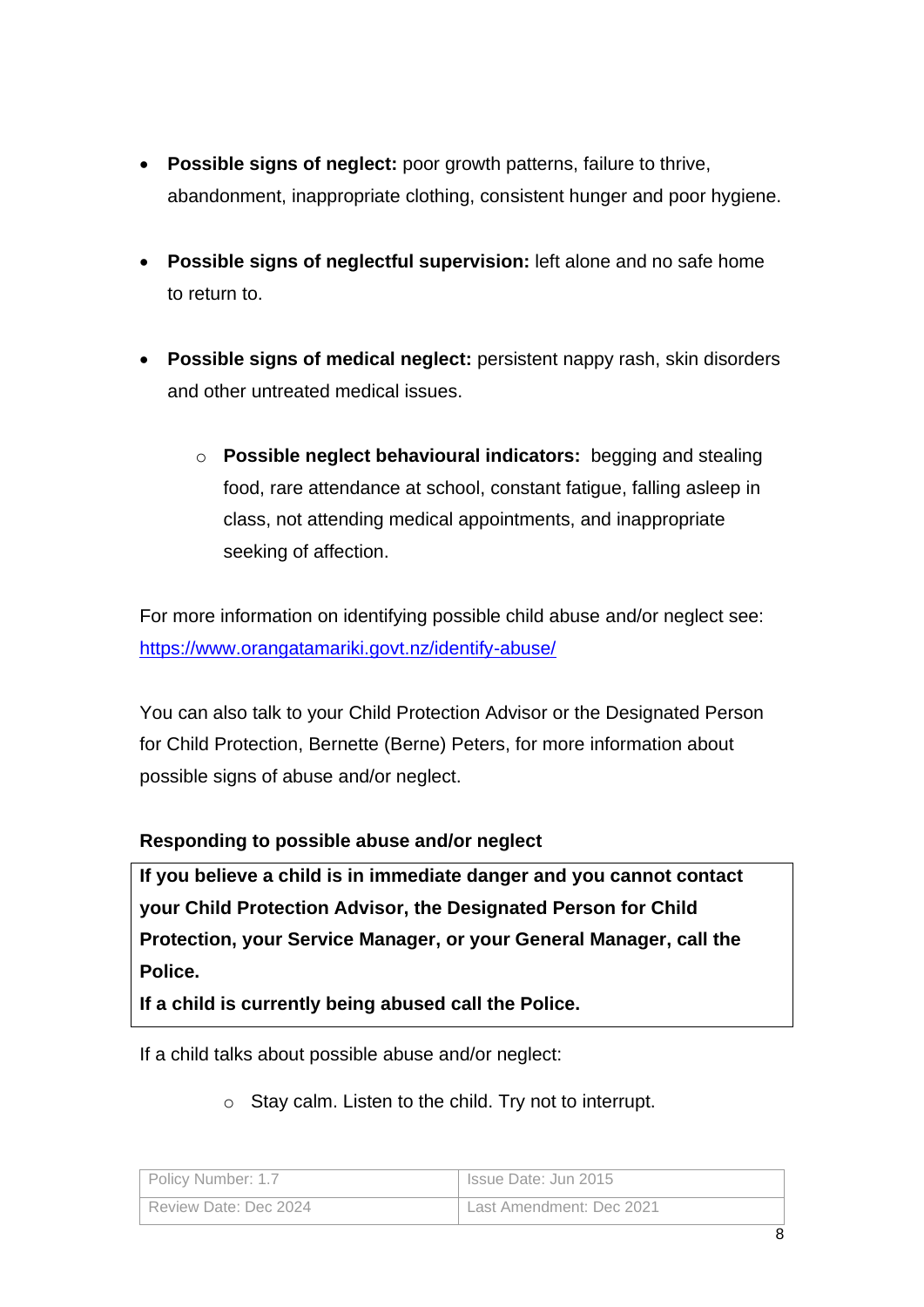- o Do **not** formally interview the child only ask questions to get necessary, relevant facts **if and when clarification is needed**.
- o Remember that the safety and wellbeing of the child comes before the interests of any other person.
- o Reassure the child that they did the right thing in talking to someone.
- $\circ$  Tell the child that you need to get help.
- o As soon as possible, write down exactly what was said and report it to your line manager **on the same day**. Your line manager will report it to your Child Protection Advisor and/or Service Manager.

If you suspect abuse and/or neglect:

- As soon as possible, report your concerns to your line manager. This must be at least **on the same day** as you become aware of, or are informed of, concerns about abuse and/or neglect. Report the matter and allow it to be properly assessed even if there is doubt in your mind that the abuse and/or neglect may or may not have occurred.
- Your line manager will report the concerns to your Child Protection Advisor and/or Service Manager. The Child Protection Advisor and/or Service Manager will inform the General Manager within 24 hours.
- The Child Protection Advisor will decide if there is enough clear evidence or reasonable cause to refer the concerns to Oranga Tamariki. If there is, the Service Manager will report the concerns to Oranga Tamariki. The Service Manager will do this in consultation with the Child Protection Advisor and the person who first suspected, or witnessed, the abuse and/or neglect.
- The Child Protection Advisor and/or Service Manager will decide whether the parents/caregivers will be informed of a Report of Concern

| Policy Number: 1.7    | Issue Date: Jun 2015     |
|-----------------------|--------------------------|
| Review Date: Dec 2024 | Last Amendment: Dec 2021 |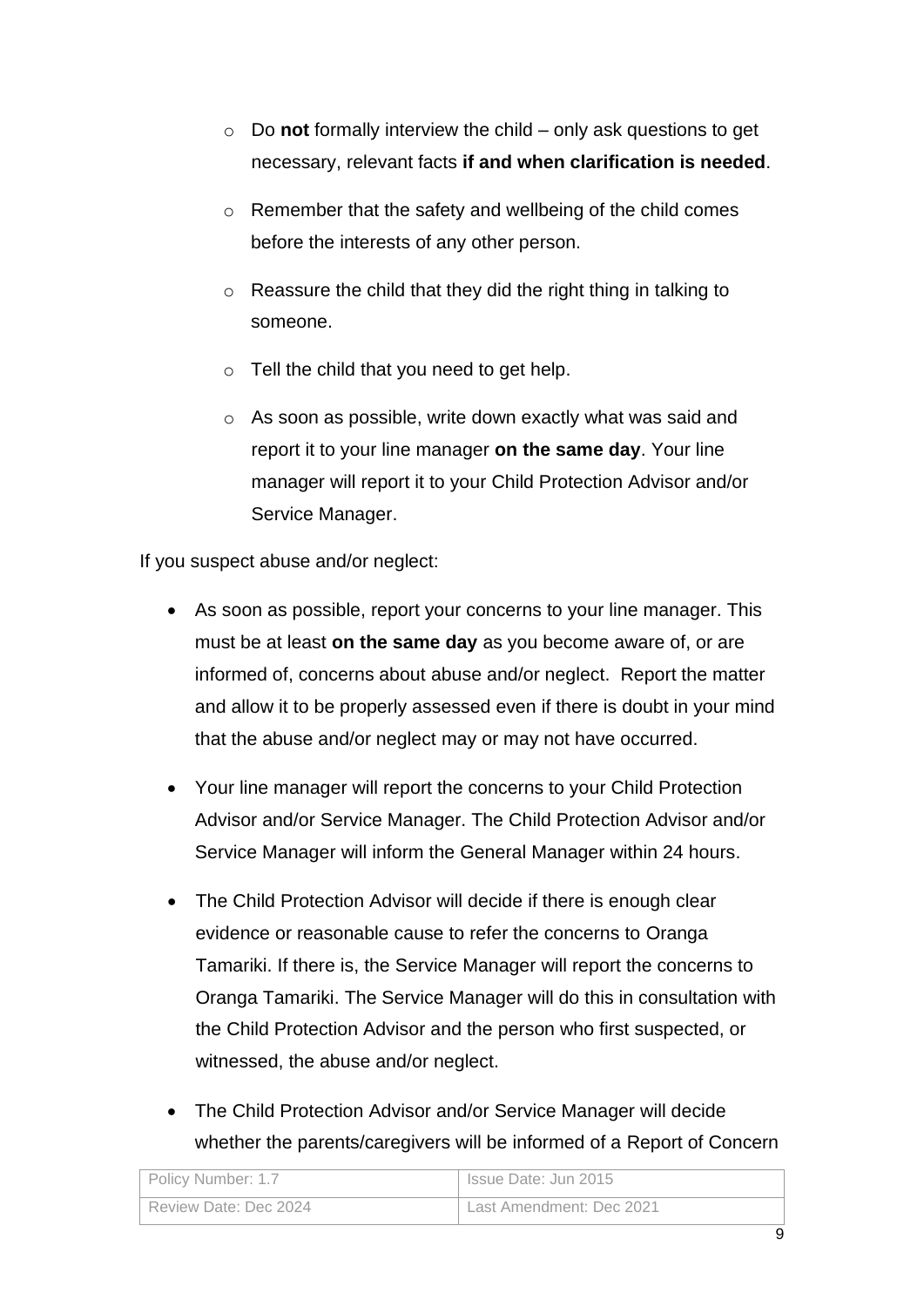or actions taken. The child's best interests must come first in this decision; see 2.2 People's Privacy and Confidentiality for our policy on sharing information.

- If the parents/caregivers will be informed, the Child Protection Advisor and/or Service Manager will decide who the appropriate person is to inform the parent/caregivers and how this is done.
- Ensure high quality, accurate, and timely recording practices. What you record may be used as legal evidence. As soon as possible on the same day, make a written record of what you have seen, been told or have concerns about. This includes:
	- o Exactly what happened or what you were told, using the person's own words, keeping it factual and not interpreting what you saw or were told.
	- o When any disclosure was made, or when you were told about/witnessed any incident/s.
	- o Who was involved, who else was present and any other witnesses.
	- o Any other relevant information, e.g. previous incidents that have caused you concern.
	- o All observations, impressions and communication about the child.
	- o As much detail as possible.
- This record and all Oranga Tamariki Reports of Concern will be placed in a confidential register. This register is kept separate from our general records. It will be stored electronically in a locked folder. Access will be strictly controlled by the Designated Person for Child Protection. Add a red flag to the Benecura/Te Puna Kōrero file so that new Coordinators

| Policy Number: 1.7    | Issue Date: Jun 2015     |
|-----------------------|--------------------------|
| Review Date: Dec 2024 | Last Amendment: Dec 2021 |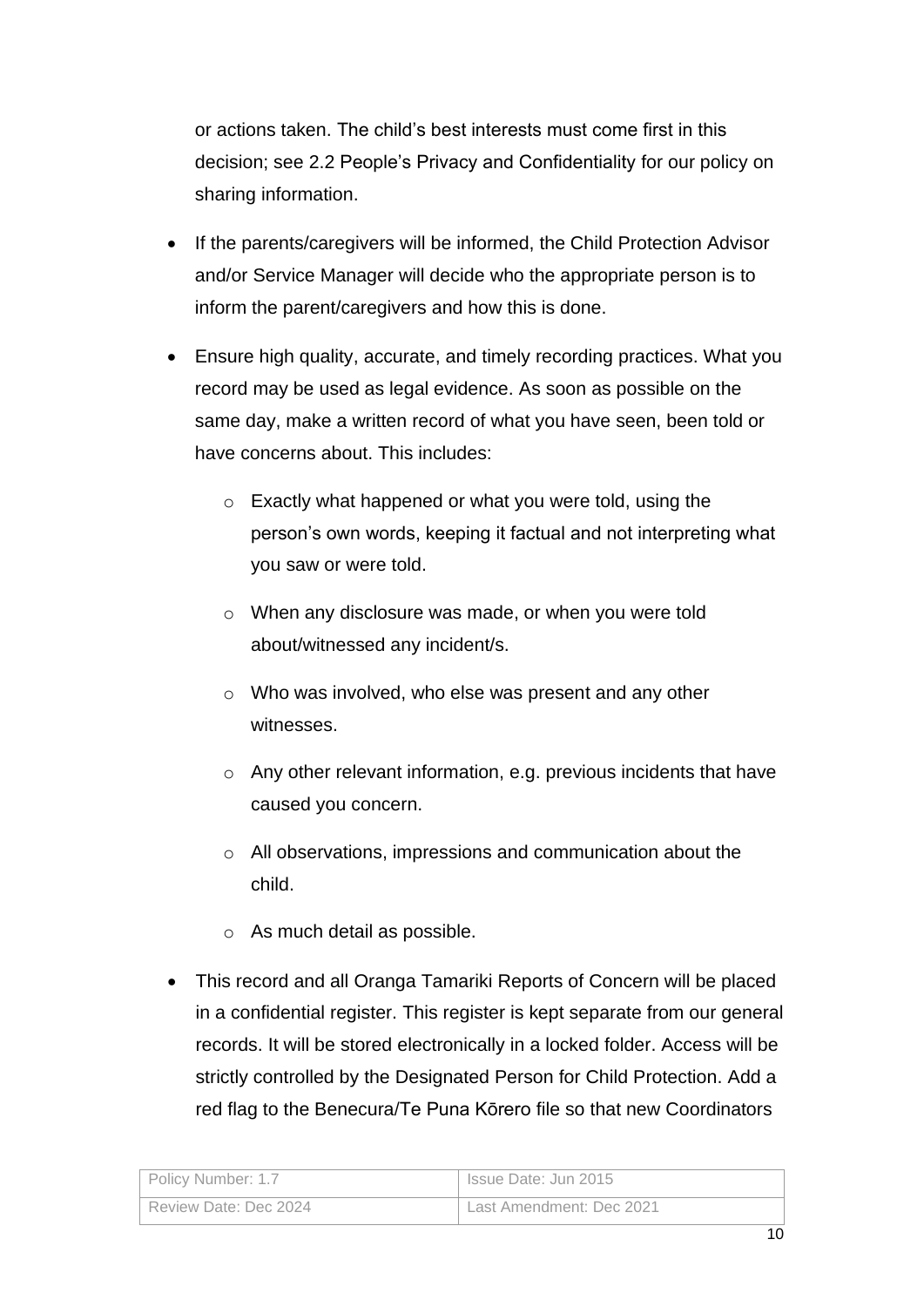know to talk to their Service Manager. Their Service Manager can then tell them anything they need to know to keep the child safe.

- If you continue to work with the family, highlight any further, ongoing concerns or issues to your line manager. Your line manager will keep your Child Protection Advisor and/or Service Manager informed. The Child Protection Advisor may decide that further issues need to be raised with Oranga Tamariki. Child safety is the most important consideration.
- If it is decided the matter does not require a Report of Concern, agree with your Child Protection Advisor, line manager and/or Service Manager on any further action, such as a safeguarding plan.
- Continue to reflect on your own practice with your line manager.
- Look after yourself. Professional advice and support relating to incidents of child abuse is available. Your line manager will know how to access this.

#### **Child Protection Advisors are required to:**

- $\circ$  Review the outcome and lessons learned from each consultation.
- o Make a brief report to the General Manager and the Designated Person for Child Protection, Berne Peters.
- o Share their experience with the national Child Protection Advisor network.

#### **Staff working directly to support children**

• We recognise that children and young people are most at risk when they are alone with an adult. Some of our work involves supporting children individually and with personal care. In these situations, we balance the child's need for privacy with minimising risk for the child.

| Policy Number: 1.7    | Issue Date: Jun 2015     |
|-----------------------|--------------------------|
| Review Date: Dec 2024 | Last Amendment: Dec 2021 |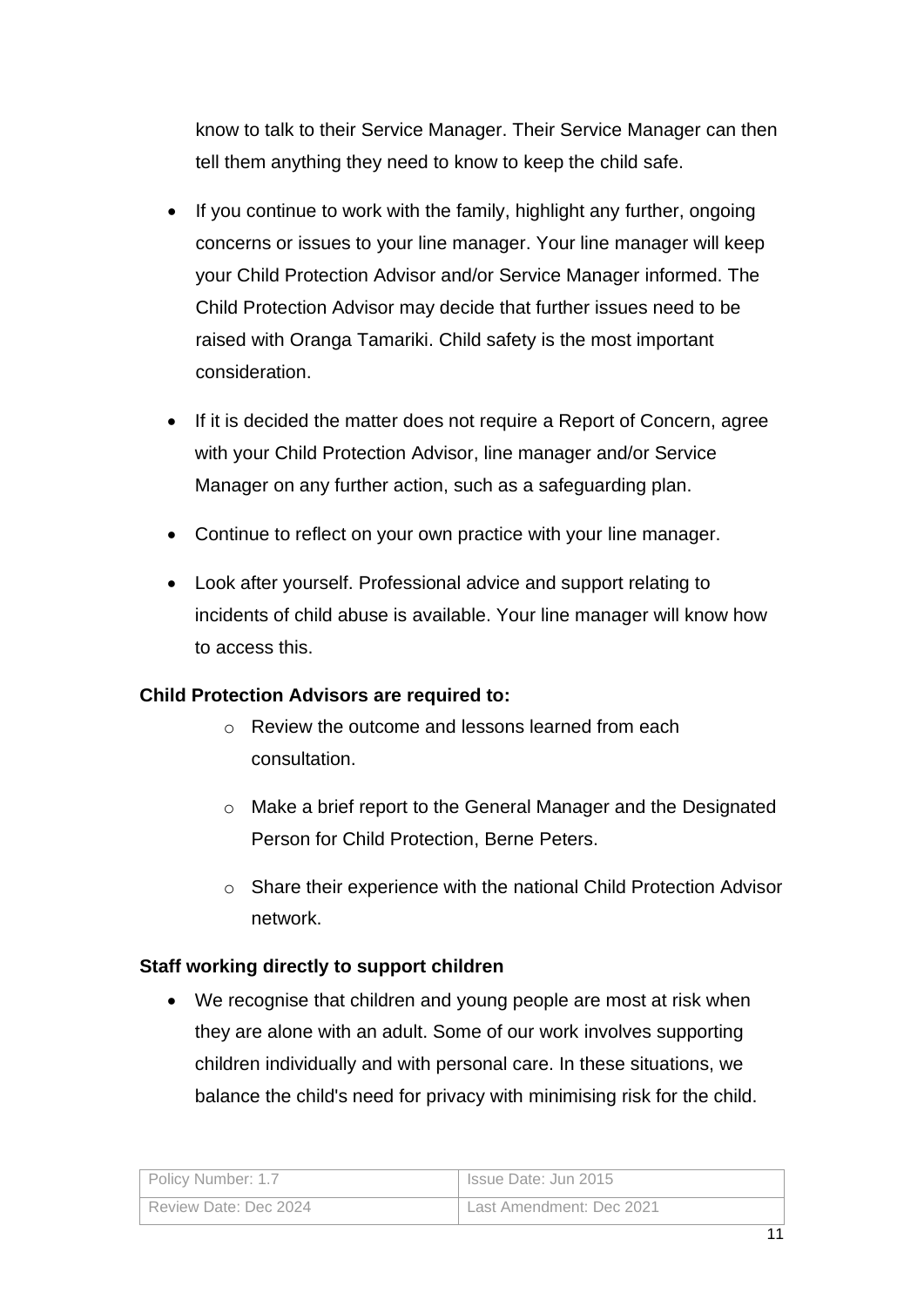• During the personal planning process, look for practical ways to keep the child safe.

#### **Allegations against staff**

When an allegation is made against a staff member, volunteer or contractor:

- The General Manager, National Human Resources Manager and Designated Person for Child Protection must be immediately notified. Together they will appoint an appropriate investigating officer and will oversee the investigation. The National Human Resources Manager will guide the Human Resources process.
- The staff member should immediately be removed from any duties that involve children. This is subject to the requirements of the person's contract and relevant employment law.
- If there is clear evidence or reasonable cause to believe an instance of child abuse and/or neglect may have occurred, the Police and/or Oranga Tamariki will be informed to conduct an investigation.
- If a disciplinary process is required, it will then be carried out following section 9 of the [HR Policies.](file://///NZCCS.CCS.ORG.NZ/Company/1National%20Documents/HR%20Policies%20Handbook/HR%20Policies.docx)

The staff member will be informed of their legal rights, including the ability to seek support.

#### **Confidentiality and information sharing**

Only share information about suspected abuse and/or neglect with the following internal staff:

- your line manager
- your Service Manager
- your Child Protection Advisor
- the Designated Person for Child Protection
- your General Manager.

#### If a child is in immediate danger or currently being abused, **call the Police**.

| Policy Number: 1.7    | Issue Date: Jun 2015     |
|-----------------------|--------------------------|
| Review Date: Dec 2024 | Last Amendment: Dec 2021 |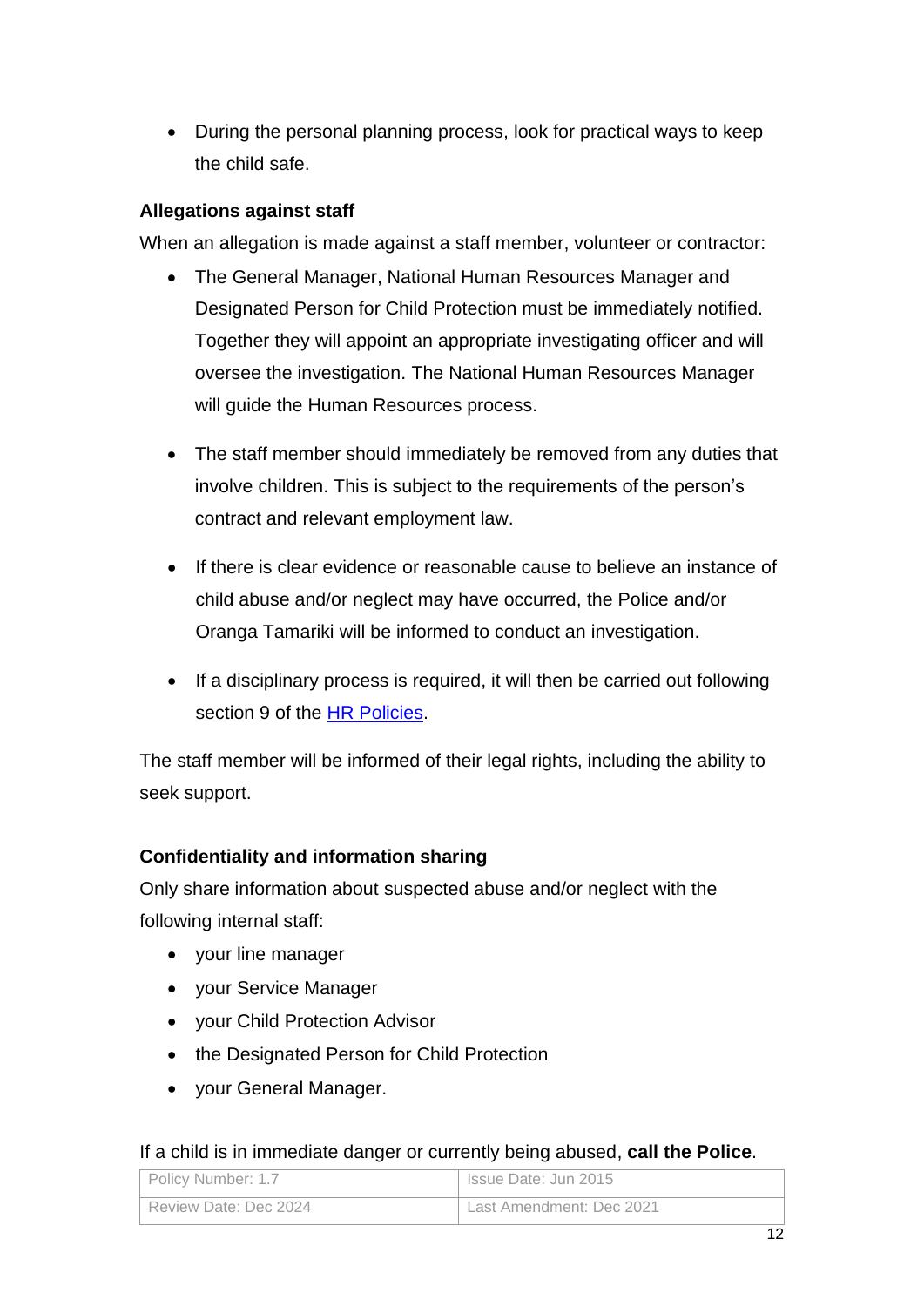Note: Do not share information with a staff member if the concern is about them or there is a clear conflict of interest between them and any of the people the concern is about. If you cannot share information with your line manager because of this, go to their line manager.

If the Child Protection Advisor decides there is enough clear evidence or reasonable cause, we can share information with Oranga Tamariki and/or the Police. We will seek advice from Oranga Tamariki and/or the Police before information about suspected abuse and/or neglect is shared with other organisations.

Always keep in mind that:

- The Privacy Act 2020 and the Oranga Tamariki Act 1989 allows information to be shared to keep children safe when abuse or suspected abuse is reported or investigated.
- Under sections 15 and 16 of the Oranga Tamariki Act 1989 any person who believes that a child has been, or is likely to be, harmed physically, emotionally or sexually or ill-treated, abused, neglected or deprived may report the matter to Oranga Tamariki or the Police and provided the report is made in good faith, no civil, criminal or disciplinary proceedings may be brought against them.
- Our policy 2.2 People's Privacy and Confidentiality in the National [Service Policies Manual](file://///NZCCS.CCS.ORG.NZ/Company/1National%20Documents/National%20Service%20Policies%20Manual) explains how we protect the privacy and confidentiality of people receiving support from us. All staff should know this policy.

The Office of the Privacy Commissioner has published a set of guidelines called "Sharing Personal Information of Families and Vulnerable Children", which includes a range of helpful advice about confidentiality and information sharing: [https://www.privacy.org.nz/how-to-comply/sharing-information-about](https://www.privacy.org.nz/how-to-comply/sharing-information-about-vulnerable-children/)[vulnerable-children/](https://www.privacy.org.nz/how-to-comply/sharing-information-about-vulnerable-children/)

| Policy Number: 1.7    | Issue Date: Jun 2015     |
|-----------------------|--------------------------|
| Review Date: Dec 2024 | Last Amendment: Dec 2021 |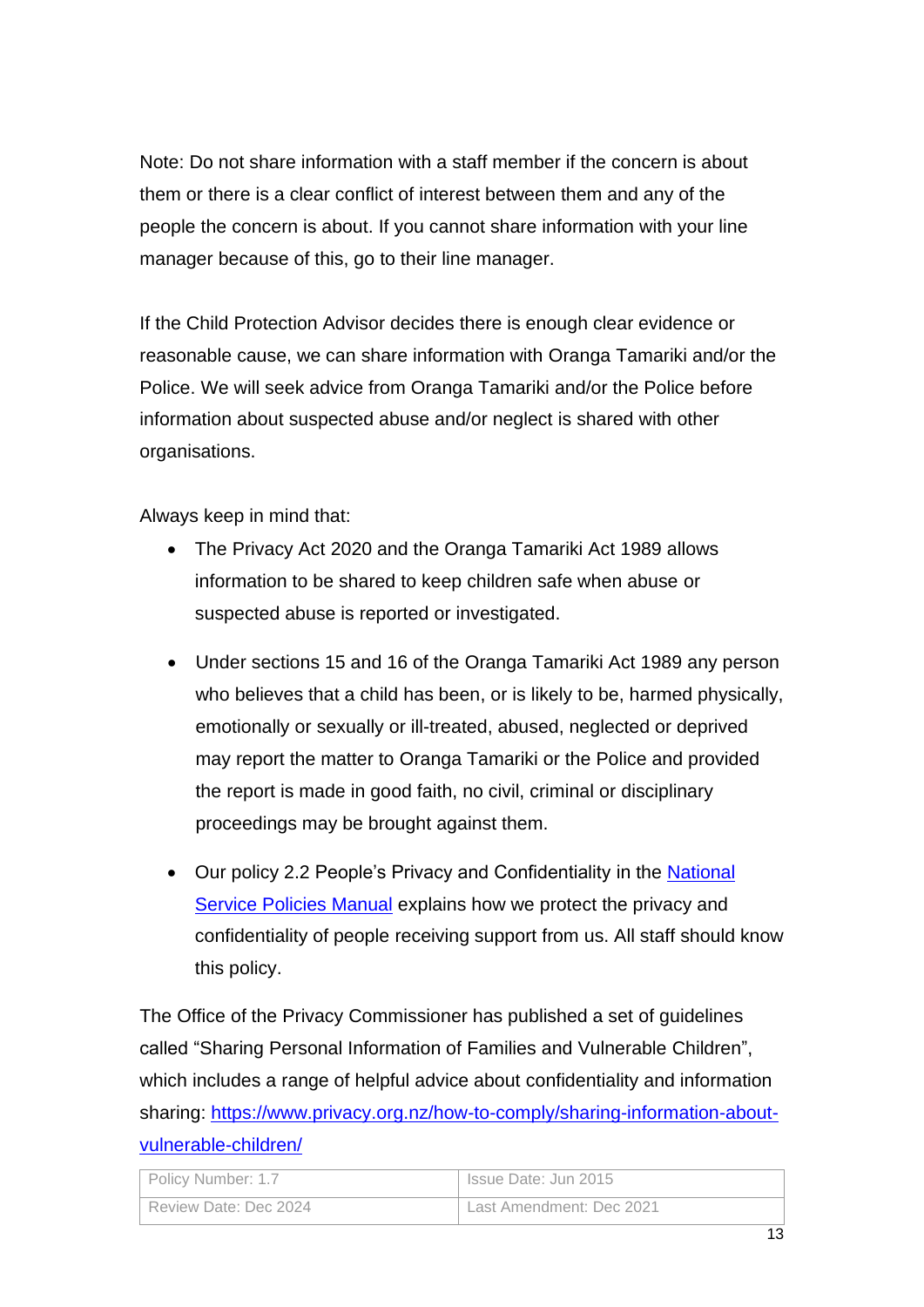#### **Orientation**

All staff will be informed about the content of this Child and Young Person Protection policy during orientation. All staff must know and acknowledge that they understand this Child and Young Person Protection policy.

All staff will receive a [Child Protection Pocket Reference Z Card](file://///NZCCS.CCS.ORG.NZ/Company/1National%20Documents/National%20Working%20Groups%20&%20Projects/Child%20Protection%20Advisors/Resources/Child%20Protection%20Pocket%20Reference.pdf) (called "Change our mind set from 'What if I am wrong, to what if I am right?'") and will know how to contact their region's Child Protection Advisor.

Workplace support is available to all staff. If needed, please discuss with your line manager.

## **Impact of not using this policy**

If this policy is not followed, we could:

- put a child at risk of harm or neglect
- neglect our duty of care for a child
- put ourselves at risk of harm
- risk harm to the relationships of all the people involved
- lack understanding of how we work safely with children
- face disciplinary action under Human Resources policies
- breach our service contracts
- break the law and possibly face legal action.

## **Any questions about this policy**

For any questions about this policy, contact the National Coordinator Intensive Family Services or your local Child Protection Advisor.

For any feedback on this policy, contact a member of the National Service Policy Team.

| Policy Number: 1.7    | Issue Date: Jun 2015     |
|-----------------------|--------------------------|
| Review Date: Dec 2024 | Last Amendment: Dec 2021 |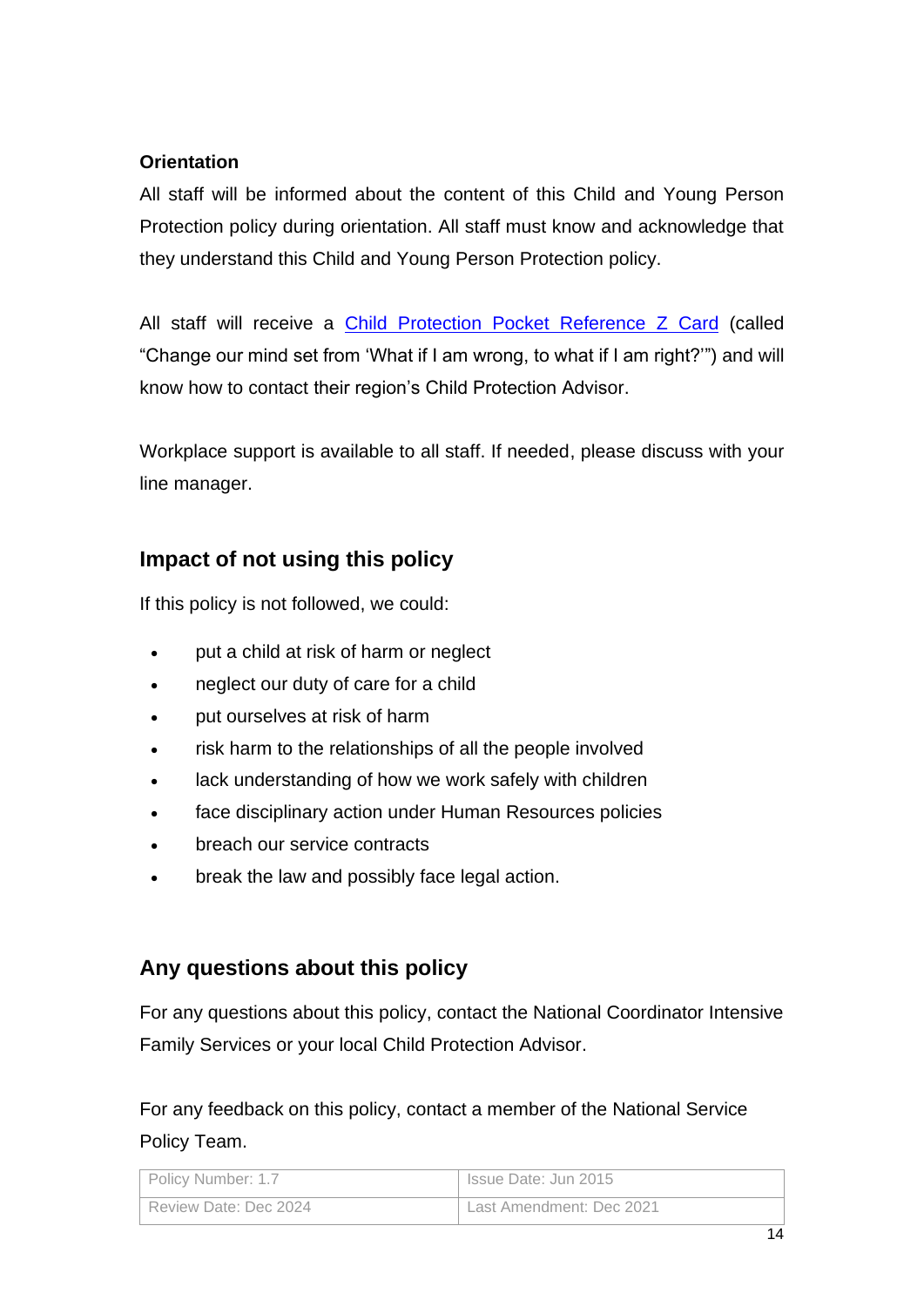## **Related documents**

- National Service Policies Manual
	- o 1.2 Children's Rights
	- o 1.9 Recognising and Responding to Adult Abuse and Neglect
	- o 1.11 Working Respectfully in a Person's Home
	- o 2.2 People's Privacy and Confidentiality
- [HR Policies](file://///NZCCS.CCS.ORG.NZ/Company/1National%20Documents/HR%20Policies%20Handbook/HR%20Policies.docx)
	- o Section 6: Recruitment
- [Health and Safety Manual](file://///NZCCS.CCS.ORG.NZ/Company/1National%20Documents/Health%20&%20Safety/Health%20and%20Safety%20Manual)
	- o 19. Working Safely in the Community
	- o 20. Managing Violence in the Community
- [Caregivers Manual](file://///NZCCS.CCS.ORG.NZ/Company/1National%20Documents/National%20Service%20Contracts/6.%20MCOT%20Foster&Shared%20Care/3.%20Caregiver%20Manual/) Oranga Tamariki Services

### **Related resources**

- Our [Child Protection Pocket Reference \(Z Card\)](file://///NZCCS.CCS.ORG.NZ/Company/1National%20Documents/National%20Working%20Groups%20&%20Projects/Child%20Protection%20Advisors/Resources/Child%20Protection%20Pocket%20Reference.pdf)
- Child Matters' [How Can I Tell?](https://www.childmatters.org.nz/downloads/20057-how-can-i-tell-04.pdf) resource on recognising child abuse
- [Information from Oranga Tamariki about how to identify abuse](https://www.orangatamariki.govt.nz/identify-abuse/)
- Oranga Tamariki's [Safer Organisations Safer Children](https://www.orangatamariki.govt.nz/assets/Uploads/Working-with-children/Childrens-act-requirements/Safer-Organisations-safer-children.pdf) guidelines
- Child Matters' publication on safe policies and practices, called Creating a **[Safe Organisation](file://///NZCCS.CCS.ORG.NZ/Company/1National%20Documents/National%20Working%20Groups%20&%20Projects/Child%20Protection%20Advisors/Resources/Child%20Protection%20Policy%20guidelines/Child%20Matters%20Publication%20-Creating%20a%20Safe%20Organisation.pdf)**
- Ministry of Health [Family Violence Assessment and Intervention Guideline](https://www.health.govt.nz/publication/family-violence-assessment-and-intervention-guideline-child-abuse-and-intimate-partner-violence)
- Oranga Tamariki's interagency quide on Working together to support [tamariki, rangatahi and their family/whānau](https://orangatamariki.govt.nz/assets/Uploads/Support-for-families/Support-programmes/Working-together-seminars/Working-together-guide-2021.pdf)
- Oranga Tamariki's [care standards](https://practice.orangatamariki.govt.nz/our-work/care/care-standards/)
- Resource from the Privacy Commissioner on Sharing Personal Information [of Families and Vulnerable Children](https://www.privacy.org.nz/how-to-comply/sharing-information-about-vulnerable-children/)

| Policy Number: 1.7    | Issue Date: Jun 2015     |
|-----------------------|--------------------------|
| Review Date: Dec 2024 | Last Amendment: Dec 2021 |